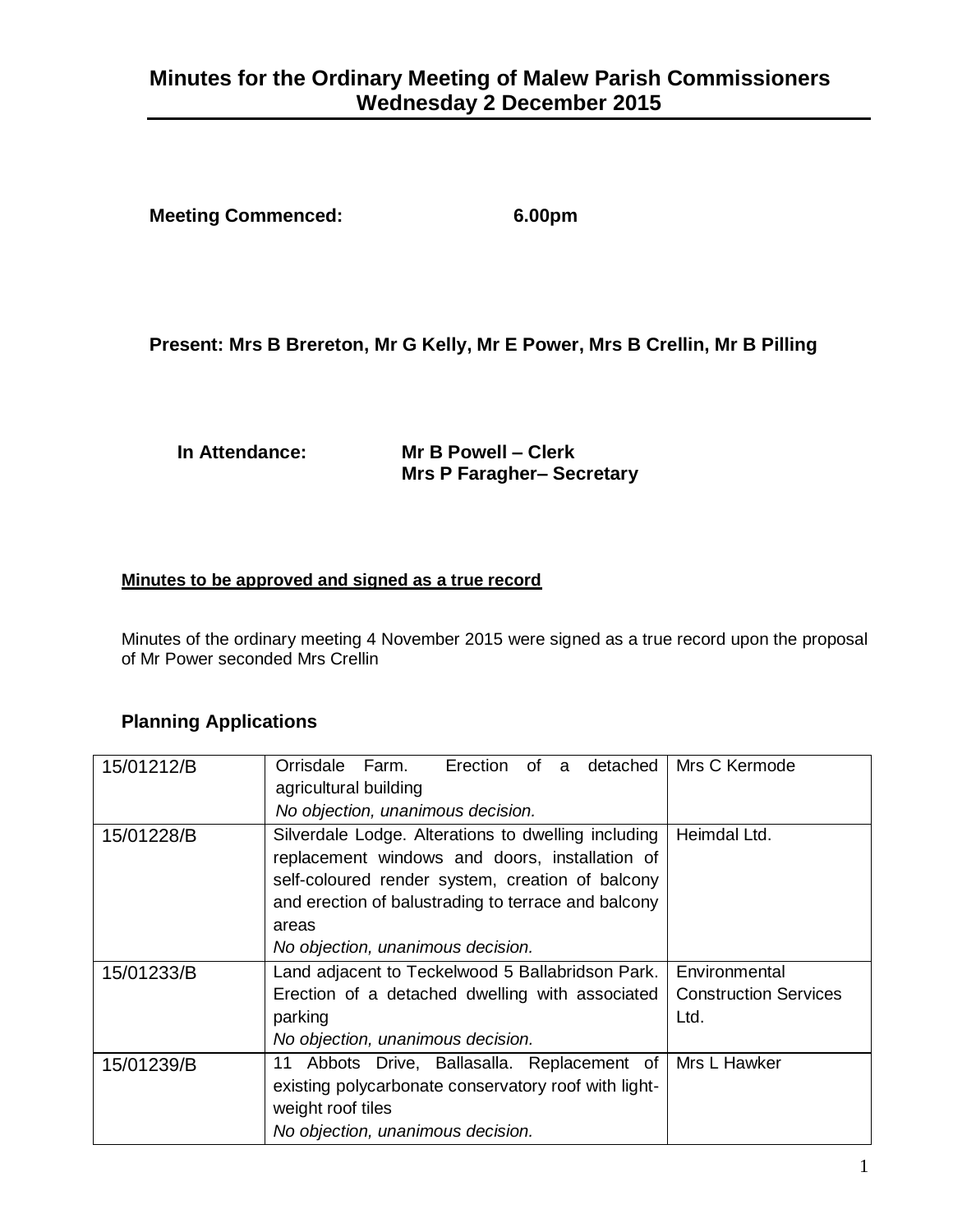| 15/01241/B | Walk, Bridge Road. Alterations &<br>Monks<br>extensions to dwelling & erection of a detached<br>garage<br>The Board agreed that the conditions of PA<br>14/01074 (the boat shelter hereby approved shall<br>be removed on or by 31 October 2015) should be<br>complied with before this current application is<br>considered. | Mr & Mrs M Hill-Venning              |
|------------|-------------------------------------------------------------------------------------------------------------------------------------------------------------------------------------------------------------------------------------------------------------------------------------------------------------------------------|--------------------------------------|
| 15/01283/B | 1 Peveril Villas, Main Road. Window and door<br>alterations to rear elevation of dwelling.<br>No objection, unanimous decision.                                                                                                                                                                                               | Miles Shimmin and<br>Lorraine Greene |
| 15/01298/B | 434534 Kerrowkeil Road, Grenaby.<br>Field<br>Engineering works for the partial infill of an existing<br>gulley (retrospective)<br>No objection, unanimous decision. However, it is<br>noted that this is yet another retrospective<br>planning application.                                                                   | Manx Rare Breeds                     |

## **Approval**

| 15/01148/B | Demolition of existing dwellings and erection of Dept. Of |  |
|------------|-----------------------------------------------------------|--|
|            | replacement dwellings and apartments with Infrastructure  |  |
|            | associated car parking, roads and footpaths,              |  |
|            | landscaping and drainage                                  |  |

### **PA 15/00956/A**

 Email dated 23 November 2015 from Michael Osborne given further information in respect of the previous residential status of the site of the referenced planning application. *The Broad restated that the proposal is not in line with the policies of the Isle of Man Strategic plan and therefore the objection to the application remains.*

### **Brought forward**

- Dept. Of Infrastructure St Marks Village Entry Scheme. *The Board are against the details of the proposed entry scheme, in particular the use of wooden planters. Mr Power and the Clerk to raise the matter at the STMLG meeting on 8 December. Mr Pilling suggested that a public meeting should be held.*
- Refuse/Waste *Mr Pilling gave an update on the progress of the Waste Working Party.*

### **Christmas**

- Saturday 12 December Grotto 4 5 p.m. *Noted*
- Thursday 17 December Concert 7 p.m. *Noted*

### **Civic Service 2016**

- Sunday 06 March 2016 Order of Service/lesson readers/collection. *Hymns to remain the same, Mrs Brereton to contact Mr Winstanley at CRHS to see if the Head boy and girl could read the lessons.*
- **•** Invitations *Board members to let the Clerk know of any particular invitees.*